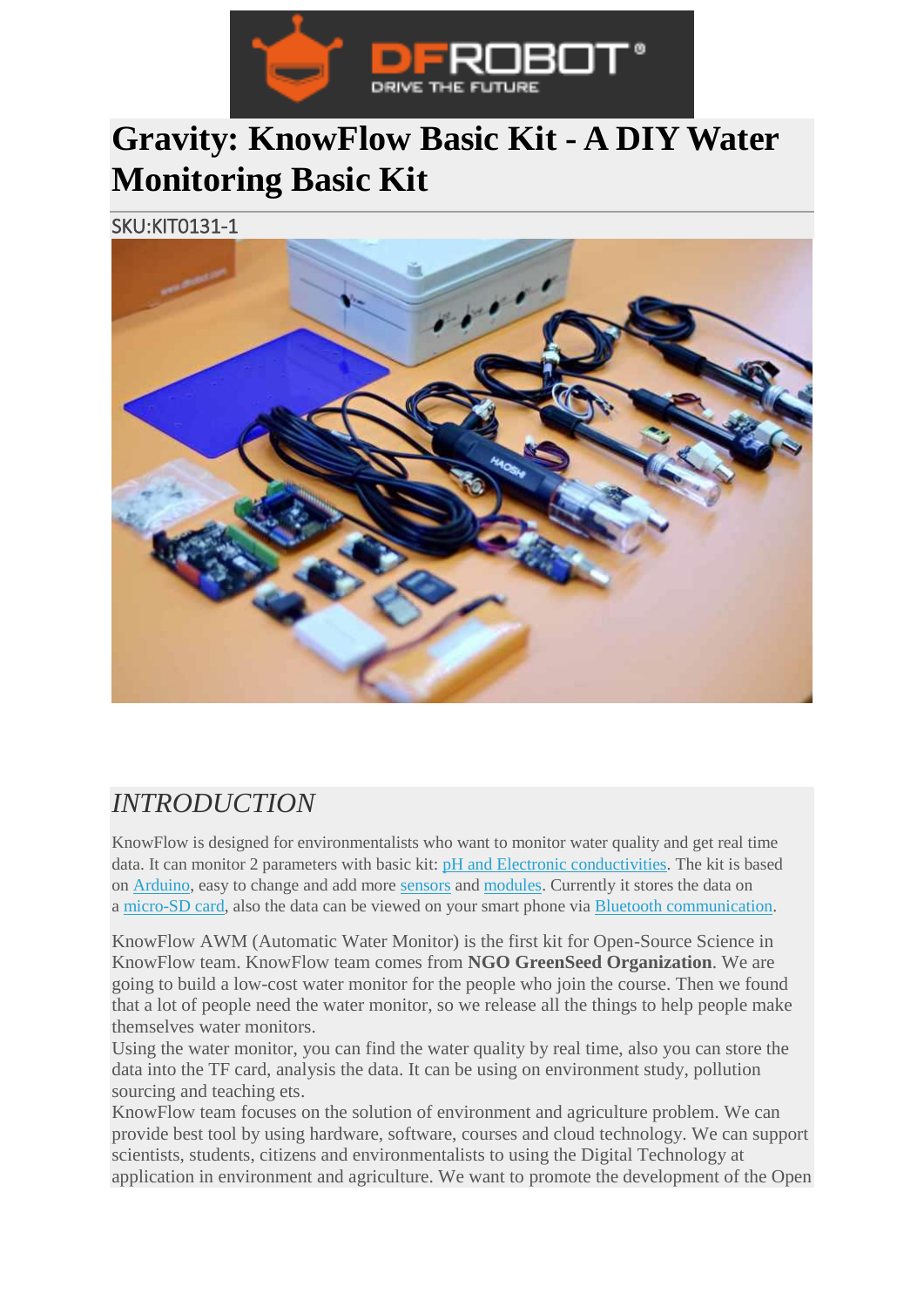

Science and Open innovation by this efforts.

KnowFlow Kits is using the [DFRobot Gravity Sensor series.](https://www.dfrobot.com/gravity) Gravity Sensor series are easy to use and high compatibility. If you are not care about the code, you can just upload the sketch into the [Bluno board](https://www.dfrobot.com/category-250.html) without any coding job. After that you can find that the data is storing into the TF card.

KnowFlow can be powered by power bank or Li-po battery. For the advanced function, you may add [ORP sensor,](https://www.dfrobot.com/product-1071.html) and [Dissolve Oxygen sensor](https://www.dfrobot.com/product-1628.html) in your kit.

## *FEATURES*

- pH, EC auto record
- Micro-SD Local storage
- Extensible design
- plug and play
- Bluetooth built-in

## *SPECIFICATION*

Bluno Microcontroller:

\*On-board BLE chip: TI CC2540

- Wireless Programming via BLE
- Support AT command to config the BLE
- Transparent communication through Serial
- Upgrade BLE firmware easily
- DC Supply: USB Powered or External 7V~12V DC
- Microcontroller: Atmega328p
- Bootloader: Arduino Uno (disconnect any BLE device before uploading a new sketch)
- Compatible with the Arduino Uno pin mapping
- Size: 60mm \* 53mm (2.36"\*2.08")
- Weight: 30g
- o pH sensor:
- Module Power: 5.00V
- Module Size:  $43 \times 32$ mm  $(1.69 \times 1.26)$
- Measuring Range:0 14PH
- Accuracy:  $\pm 0.1$ pH (25 °C)
- Response Time:  $\leq 1$ min
- pH Sensor with BNC Connector
- pH2.0 Interface (3 foot patch)